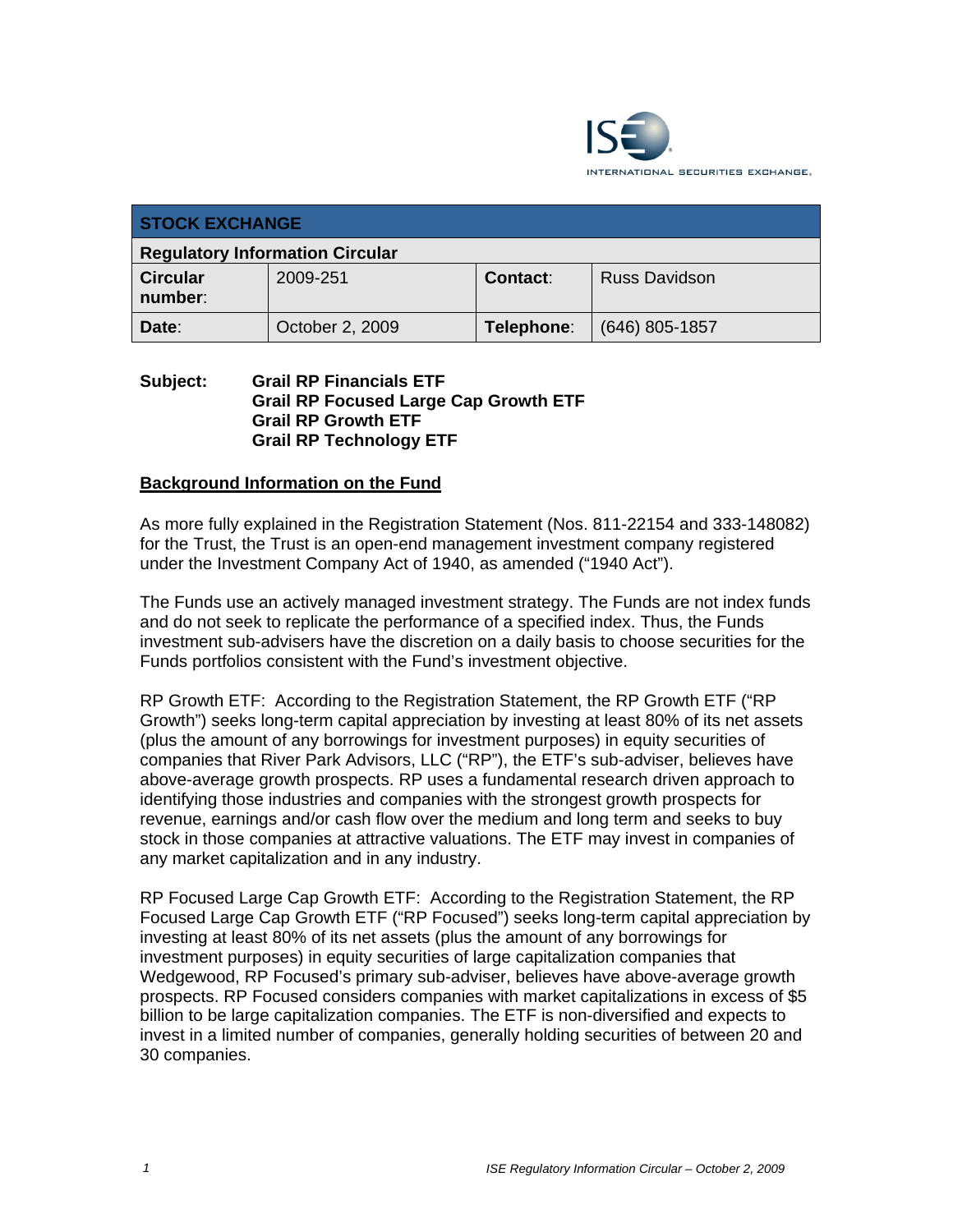RP Technology ETF: According to the Registration Statement, the RP Technology ETF ("RP Technology") seeks long term capital appreciation by investing at least 80% of its net assets (plus the amount of any borrowings for investment purposes) in equity securities of companies that develop, produce or distribute technology-related products and services. These companies participate in many industries within the economy including industrial and business machines; communications; computer hardware and software; computer services and peripheral products; electronics; electronic media; internet; television and video equipment and services; satellite technology and equipment; and semiconductors.

RP Technology will primarily invest in companies with mid- to large- market capitalizations, but may invest in companies of any market capitalization. The ETF considers companies with market capitalizations of between \$2 billion and \$150 billion to be mid- to large-capitalization companies.

RP Financials ETF: According to the Registration Statement, the RP Financials ETF ("RP Financials") seeks long-term capital appreciation by investing at least 80% of its net assets (plus the amount of any borrowings for investment purposes) in equity securities of financial services companies. The ETF considers financial services companies to be those companies that participate in any aspect of the financial services industry, including, but not limited to, banking, lending, brokerage, exchanges, insurance, and money management, as well as real estate investment trusts ("REITs").

RP Financials will primarily invest in companies with mid- to large- market capitalizations. RP Financials considers companies with market capitalizations of between \$2 billion and \$150 billion to be mid- to large-capitalization companies.

With respect to each of the Funds, under adverse market conditions, RP Financials may, for temporary defensive purposes, invest up to 100% of its assets in cash or cash equivalents, including investment grade short-term obligations. Investment grade obligations include securities issued or guaranteed by the U.S. Government, its agencies and instrumentalities, as well as securities rated in one of the four highest rating categories by at least two nationally recognized statistical rating organizations rating that security. To the extent RP Financials invokes this strategy its ability to achieve its investment objective may be affected adversely.

None of the Funds will invest in non-U.S. equity securities.

As described more fully in the Funds' Registration Statement, the Funds issue and redeem shares on a continuous basis at its net asset value ("NAV") only in large blocks of 50,000 Shares (each, a "Creation Unit"), principally in-kind for securities included in a specified universe. Except when aggregated in Creation Units, the Shares are not redeemable securities of the Funds.

#### **Availability of Information**

The Funds' Web site (www.grailadvisors.com) will include a form of the Prospectus for the Funds that may be downloaded. The Funds' Web site will include additional quantitative information updated on a daily basis, including, for the Funds, (1) daily trading volume, the prior business day's reported closing price, NAV and mid-point of the bid/ask spread at the time of calculation of such NAV (the "Bid/Ask Price"), and a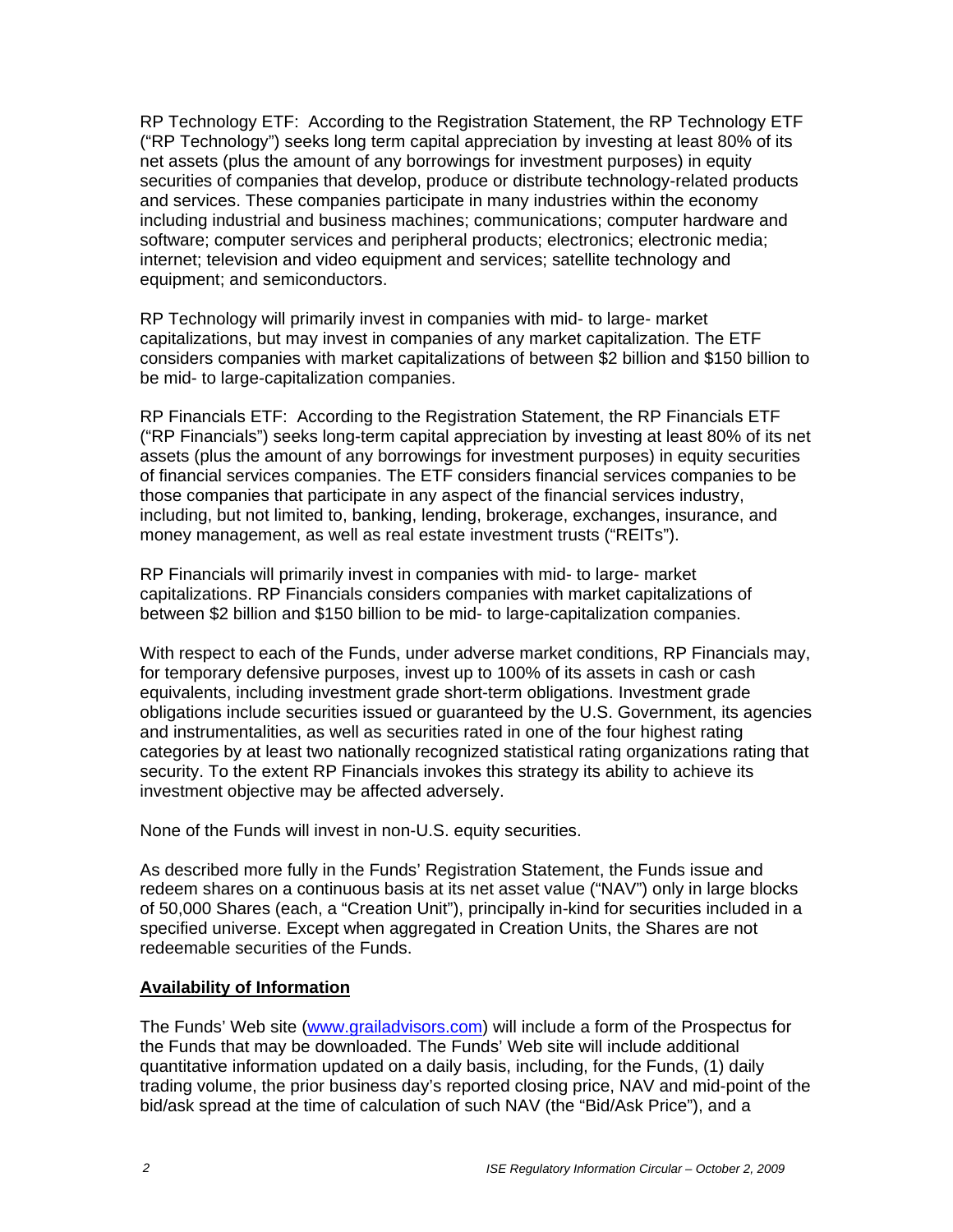calculation of the premium and discount of the Bid/Ask Price against the NAV, and (2) data in chart format displaying the frequency distribution of discounts and premiums of the daily Bid/Ask Price against the NAV, within appropriate ranges, for each of the four previous calendar quarters. On each business day, before commencement of trading in Shares in the Core Trading Session on the Exchange, the Funds will disclose on its Web site the Disclosed Portfolio as defined in proposed Rule 8.600(c)(2) that will form the basis for the Funds' calculation of NAV at the end of the business day. In addition, a basket composition file, which includes the security names and share quantities required to be delivered in exchange for Fund shares, together with estimates and actual cash components, is publicly disseminated daily prior to the opening via the National Securities Clearing Corporation. The Web site information will be publicly available at no charge.

The NAV for the Funds will be calculated and disseminated daily after 4:00 pm ET each trading day. NAV is calculated by dividing the value of the net assets of the Funds (i.e., the total value of its assets less all liabilities) by the number of Shares outstanding, rounded to the nearest cent. NAV will be available from the Distributor and will also available to National Securities Clearing Corporation participants through data made available from NSCC.

Investors can also obtain the Trust's Statement of Additional Information ("SAI"), the Funds' Shareholder Reports, and its Form N-CSR and Form N-SAR, filed twice a year. The Trust's SAI and Shareholder Reports are available free upon request from the Trust, and those documents and the Form N-CSR and Form N-SAR may be viewed on-screen or downloaded from the Commission's Web site at http://www.sec.gov.

Additional information regarding the Shares and the Funds, including investment strategies, risks, creation and redemption procedures, fees, portfolio holdings disclosure policies, distributions and taxes is included in the Registration Statement.

Investors can purchase Shares directly from the Fund only in Creation Units of 50,000 Shares or multiples thereof. The Funds will not issue fractional Creation Units. Creation Units may generally be purchased in exchange for a basket of securities, as discussed in the Registration Statement.

To purchase Shares directly from an ETF, the investor must be an Authorized Participant or must purchase through a broker that is an Authorized Participant, as described in the Registration Statement. An "Authorized Participant" is a participant of the Continuous Net Settlement System of the NSCC or the DTC that has executed a Participant Agreement with the Distributor. The Fund will impose a "Creation Transaction Fee" on each purchase of Creation Units.

An investor may redeem Shares of the ETFs only in Creation Units or multiples thereof. To redeem Shares directly with an ETF, the investor must be an Authorized Participant or must redeem through an Authorized Participant. Creation Units generally may be redeemed in exchange for a basket of securities as described in the Registration Statement.

Grail Advisors, LLC is the investment manager to the Funds. ALPS Distributors, Inc. is the distributor for the Funds ("Distributor"). The Bank of New York Mellon Corporation is the administrator, fund accountant and transfer agent for the Funds.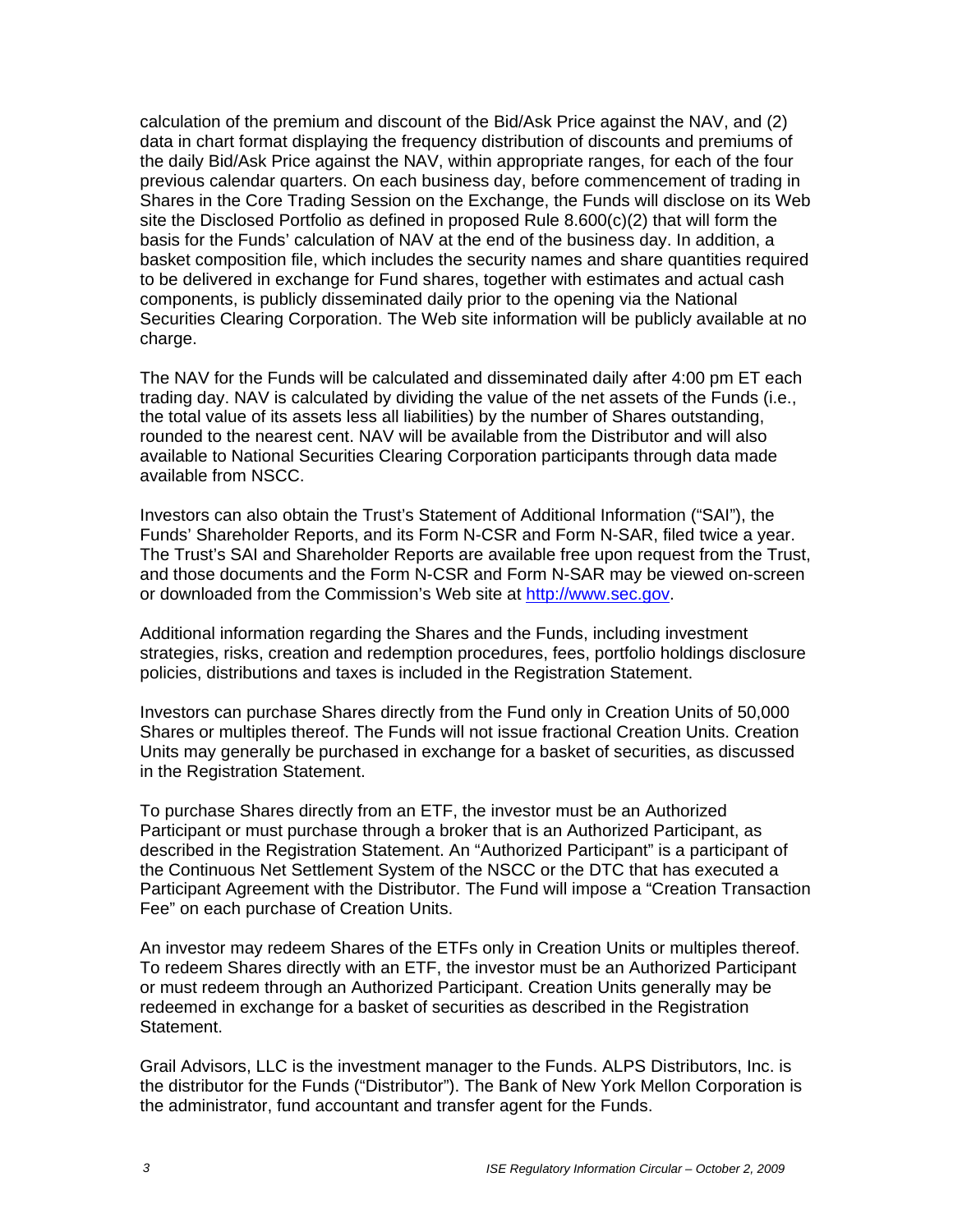The Funds pay out dividends from its net investment income to shareholders annually. The Funds distributes net capital gains, if any, annually.

The Funds' are subject to the risks identified in the Prospectus as applicable to the Funds.

The Funds' registration statement describes the various fees and expenses for the Funds' Shares. For a more complete description of the Funds and the underlying portfolios, visit www.grailadvisors.com.

# **Principal Risks**

Interested persons are referred to the Prospectus for a description of risks associated with an investment in the Shares. These risks include equities risk and the risk that the Shares may trade at market prices that may differ from their NAV. The NAV of the Shares will fluctuate with changes in the market value of the Funds' holdings. The market prices of the Shares will fluctuate in accordance with changes in NAV as well as the supply and demand for the Shares.

#### **Exchange Rules Applicable to Trading in the Shares**

The Shares are considered equity securities, thus rendering trading in the Shares subject to the Exchange's existing rules governing the trading of equity securities.

## **Trading Hours**

Trading in the Shares on ISE is on a UTP basis and is subject to ISE equity trading rules. The Shares will trade from 8:00 a.m. until 8:00 p.m. Eastern Time. Equity Electronic Access Members ("Equity EAMs") trading the Shares during the Extended Market Sessions are exposed to the risk of the lack of the calculation or dissemination of underlying index value or intraday indicative value ("IIV"). For certain derivative securities products, an updated underlying index value or IIV may not be calculated or publicly disseminated in the Extended Market hours. Since the underlying index value and IIV are not calculated or widely disseminated during Extended Market hours, an investor who is unable to calculate implied values for certain derivative securities products during Extended Market hours may be at a disadvantage to market professionals.

## **Trading Halts**

ISE will halt trading in the Shares in accordance with ISE Rule 2101(a)(2)(iii). The grounds for a halt under this Rule include a halt by the primary market because it stops trading the Shares and/or a halt because dissemination of the IIV or applicable currency spot price has ceased, or a halt for other regulatory reasons. In addition, ISE will stop trading the Shares if the primary market de-lists the Shares.

## **Delivery of a Prospectus**

Pursuant to federal securities laws, investors purchasing Shares must receive a prospectus prior to or concurrently with the confirmation of a transaction. Investors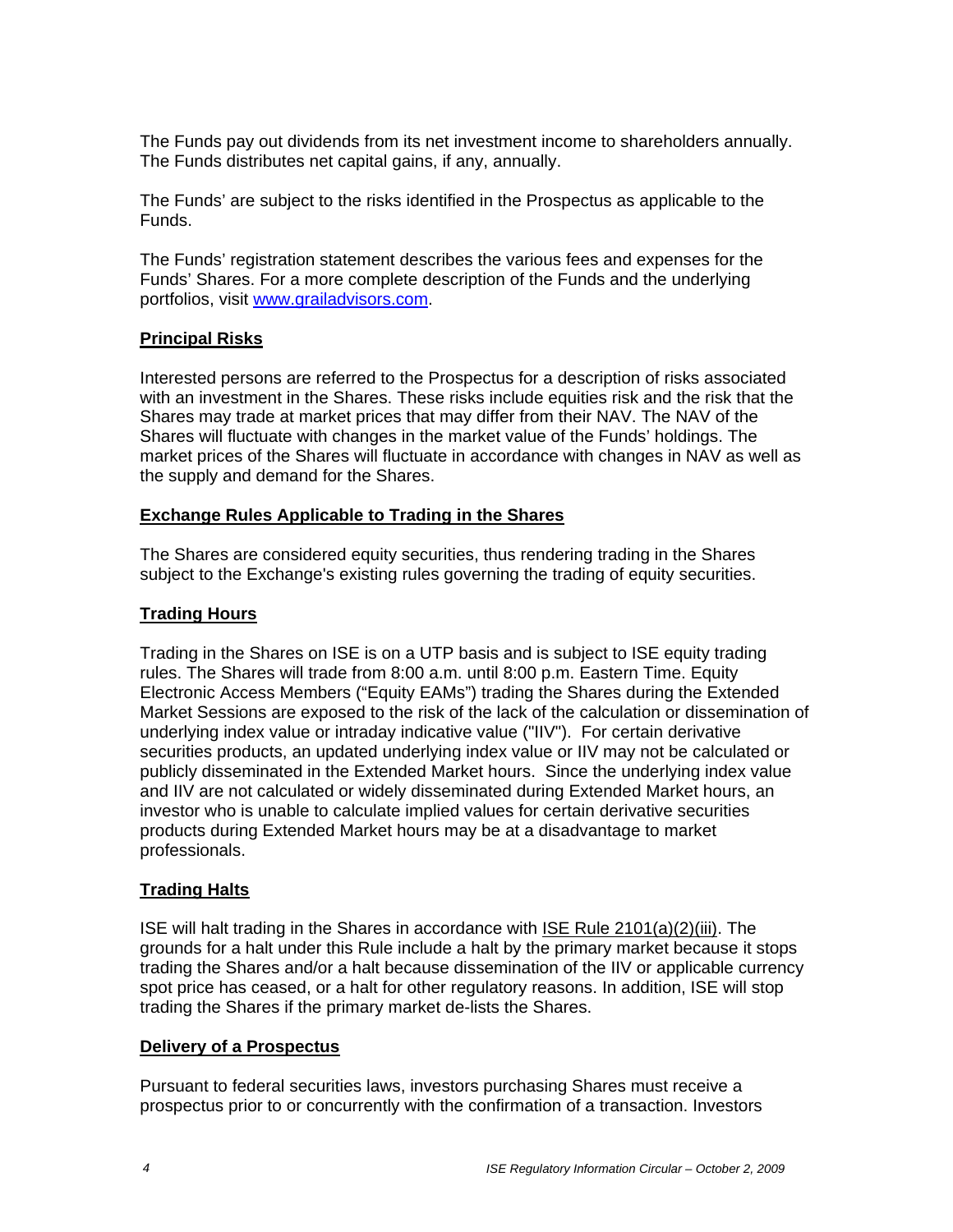purchasing Shares directly from the Fund (by delivery of the Deposit Amount) must also receive a prospectus.

Prospectuses may be obtained through the Distributor or on the Fund's website. The Prospectus does not contain all of the information set forth in the registration statement (including the exhibits to the registration statement), parts of which have been omitted in accordance with the rules and regulations of the SEC. For further information about the Fund, please refer to the Trust's registration statement.

# **Exemptive, Interpretive and No-Action Relief Under Federal Securities Regulations**

The Commission has issued a letter to the Funds dated September 28, 2009 (the "No-Action Letter") granting exemptive, interpretive and no-action relief from certain provisions of and rules under the Securities Exchange Act of 1934 for the Fund.

# **Regulation M Exemptions**

Generally, Rules 101 and 102 of Regulation M prohibit any "distribution participant" and its "affiliated purchasers" from bidding for, purchasing, or attempting to induce any person to bid for or purchase any security which is the subject of a distribution until after the applicable restricted period, except as specifically permitted in Regulation M. The provisions of the Rules apply to underwriters, prospective underwriters, brokers, dealers, and other persons who have agreed to participate or are participating in a distribution of securities.

The Commission issued a No-Action Letter by which persons participating in a distribution of shares of a fund may engage in secondary market transactions in such shares during their participation in such a distribution, despite the requirements of from Rule 101 under Regulation M. In addition, the SEC has permitted persons who may be deemed to be participating in the distribution of shares of a fund (i) to purchase securities for the purpose of purchasing creation unit aggregations of fund shares and (ii) to tender securities for redemption in Creation Unit Aggregations. Further, the Commission has clarified that the tender of fund shares to the Fund for redemption does not constitute a bid for or purchase of any of the Funds' securities during the restricted period of Rule 101. The Commission has issued a No-Action Letter to paragraph (e) of Rule 102 under Regulation M which allow the redemption of fund shares in creation unit aggregations during the continuous offering of shares.

## **SEC Rule 14e-5**

The No-Action Letter grants an exemption from Rule 14e-5 to permit any person acting as dealer-manager of a tender offer for an equity security to: (1) redeem Shares of the Fund in Creation Unit size aggregations with the Trust for In-Kind Redemption Securities that may include a security subject to the tender offer; and (2) purchase Shares of the Fund during such offer.

## **SEC 10b-17**

Rule10b-17, with certain exceptions, requires an issuer of a class of publicly traded securities to give notice of certain specified actions (for example, a dividend distribution, stock split, or rights offering) relating to such class of securities in accordance with Rule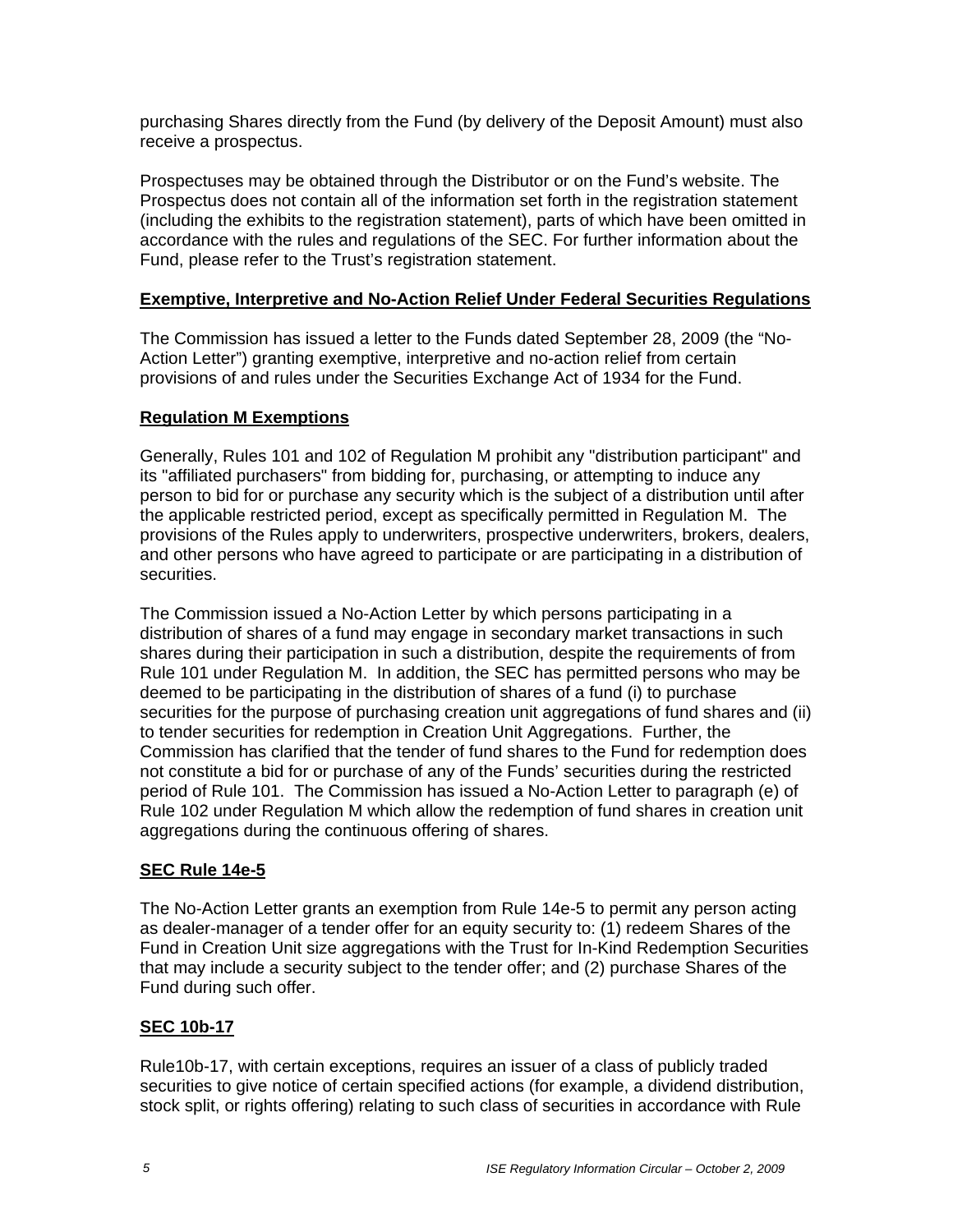10b-17(b). The Commission has granted an exemption from the 1940 Act to register the Trust as an open-end management investment company notwithstanding the fact that it issues Shares with limited redeem ability.

**This Regulatory Information Circular is not a statutory Prospectus. Equity EAMs should consult the Trust's Registration Statement, SAI, Prospectus and the Fund's website for relevant information.**